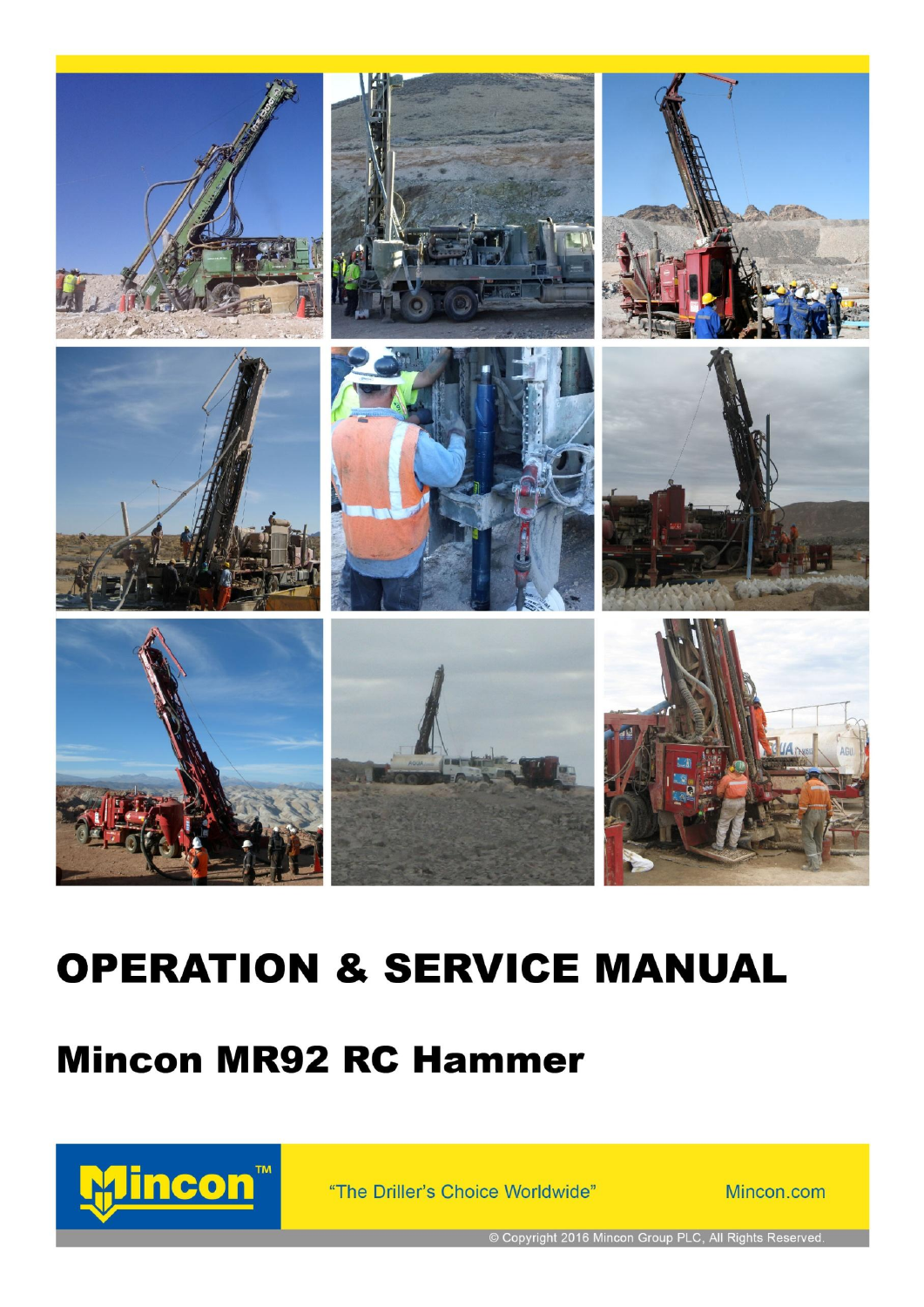

## **Table of Contents**

| 1.  |       |  |
|-----|-------|--|
| 2.  |       |  |
| 2.1 |       |  |
| 3.  |       |  |
| 3.1 |       |  |
| 3.2 |       |  |
|     | 3.2.1 |  |
|     | 3.2.2 |  |
|     | 3.2.3 |  |
| 3.3 |       |  |
| 3.4 |       |  |
| 3.5 |       |  |
|     | 3.5.1 |  |
|     | 3.5.2 |  |
|     | 3.5.3 |  |
|     | 3.5.4 |  |
| 3.6 |       |  |
| 3.7 |       |  |
| 3.8 |       |  |
|     | 3.8.1 |  |
|     | 3.8.2 |  |
|     | 3.8.3 |  |
|     | 3.8.4 |  |
|     | 3.8.5 |  |
| 4.  |       |  |
| 5.  |       |  |
| 5.1 |       |  |
| 5.2 |       |  |
|     |       |  |
| 6.  |       |  |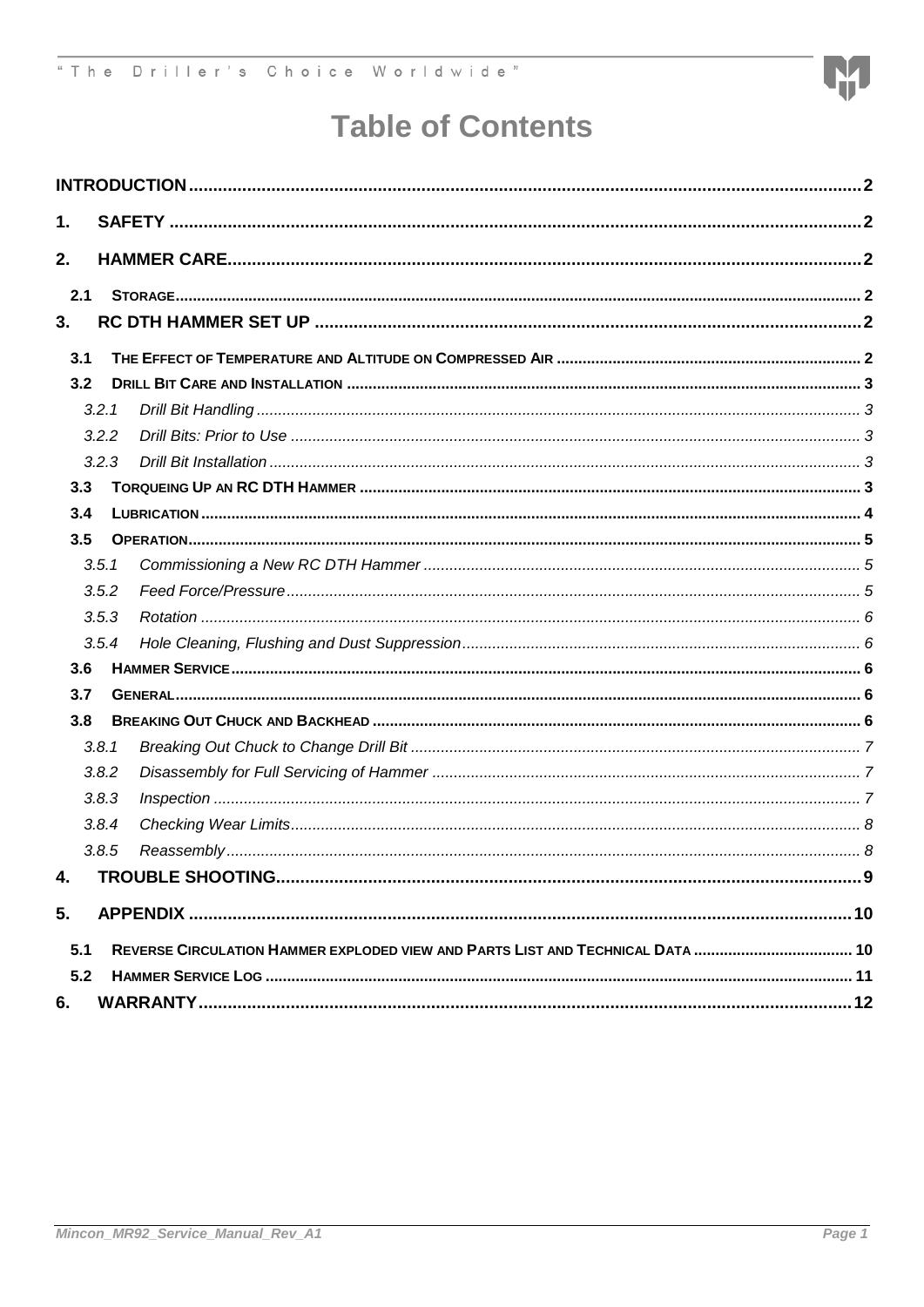

### <span id="page-2-0"></span>**Introduction**

Thank you for choosing the Mincon MR92 Down-the-Hole hammer. Please read this manual carefully before using your hammer in the interests of safety, warranty and best operational care. The Mincon MR92 is ruggedly built with a hardened wear sleeve to withstand the stresses of drilling in the most extreme conditions. However, on the inside it is a precision tool with care taken in manufacture to ensure that the components meet finely matching tolerances to provide fast drilling, reliability and efficient use of air without waste. With correct care your Mincon MR92 hammer should provide you with top performance reliability and long service life.

- Warranty is provided by Mincon as per the warranty section 6.
- Please keep this instruction manual as a permanent part of your DTH Hammer. É.
- The specifications and instructions contained in this manual are based on the up-to-date information as at publication date. 籣

### <span id="page-2-1"></span>**1. Safety**

Be sure to work safely at all times. Wear protective clothing and safety equipment and observe all safety regulations as prescribed by your employer, Government, or the site on which you work. Do not wear loose clothing that may get caught in rotating parts and cause serious personal injury.

Remember that a "Down-the-Hole" percussive hammer emits noise and you should therefore take every precaution to safeguard your hearing against damage by using proper hearing protection. Use eye protection at all times. Rock chips and dust which may be discharged from the face of the bit or bore hole at high velocities and can cause severe injury.

Hammers can be heavy – Always use proper and approved lifting equipment and take every precaution to safeguard yourself against injury. Keep hands clear at all times – Beware of getting fingers trapped between the chuck and bit and do not use hands or feet to clear the top of the borehole at any time.

Other safety advice is given throughout this document which you are advised to read.

### <span id="page-2-2"></span>**2. Hammer Care.**

#### <span id="page-2-3"></span>**2.1 Storage**

It is important to take the following steps in order to ensure smooth operation when hammer is to be re used. When the hole is completed and the hammer is to be inactive for some time the following steps should be taken.

#### **Short Term Storage** (e.g. 1 -2 weeks)

- Using high pressure air, blow the hammer clear of all water.
- Turn automatic oiler up full and cycle hammer until oil is running out the shank of the drill bit.
- If there is not an automatic oiler, pour 1 litre (2 pints) of rock drill oil in to the backhead.
- Turn the air on and cycle for 10 seconds. This will lubricate the internal parts.
- Seal the hammer at the backhead and chuck end to exclude any dust or foreign particles.
- Store the hammer horizontally in a clean dry environment.

#### **Long Term storage** (e.g. 1 month or longer)

- Using high pressure air, blow the hammer clear of all water.
- Break out the back head and chuck on the rig as it is easier to do it here than back in the workshop.
- Disassemble the hammer.
- Inspect and clean all hammer components.
- Lubricate all the internal components with rock drill oil.
- Reassemble the hammer, and seal the backhead and chuck end.
- Store horizontally in a clean and dry environment.
- Periodically rotate the hammer as the oil will settle.

Before restarting any hammer after prolonged periods of inactivity, disassemble and inspect all internal parts. Clean and remove any oxidation with an emery cloth. Re-lubricate all internal components with rock drill oil and reassemble the hammer. Full assembly and disassembly instructions can be found further on in this manual.

### <span id="page-2-4"></span>**3. RC DTH Hammer Set Up**

It is important to remember that although the injection of water into the hammer will increase the pressure in the hammer, the water is a restriction in the hammer that will cause a drop in the drilling performance.

<span id="page-2-5"></span>**3.1 The Effect of Temperature and Altitude on Compressed Air**

Both temperature and altitude have an effect on air and consequently on compressed air. Higher temperatures and higher altitudes result in air becoming thinner, less dense, and the effect of this is a reduction in a compressor's delivery pressure.

The table below shows just how much operating pressure can be affected by these two factors. For example, if we take a compressor which will deliver 1000 cfm (28.3 M<sup>3</sup>/Min) at sea level and a temperature of 68° F, this same compressor will only deliver 745 cfm (21.1 M<sup>3</sup>/Min) at 9,000ft (2744m), given a temperature of 40° F (4.4° C). Method: 1000 cfm/1.341.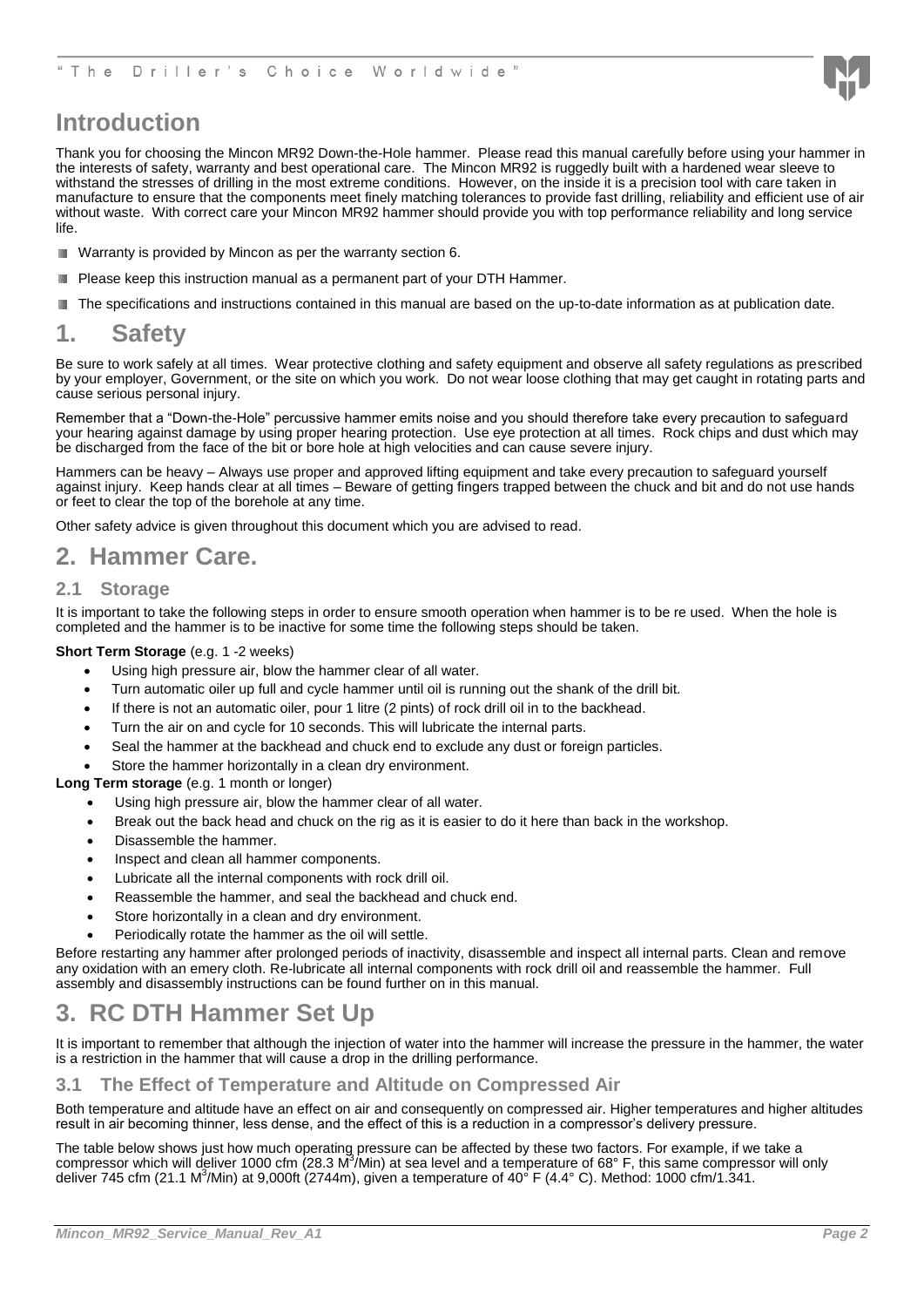#### T h e Driller's Choice Worldwide"



#### <span id="page-3-0"></span>**3.2 Drill Bit Care and Installation**

Your Mincon DTH drill bit is at the working end of drilling and just like the hammer, it will perform extremely well if cared for. Good drill bit care and maintenance helps ensure the longest life and best performance from that bit. The following gives recommendations on how to best care for your Mincon Drill Bits and install them correctly to maximize productivity and longevity.

#### <span id="page-3-1"></span>*3.2.1 Drill Bit Handling*

A drill bit is capable of taking considerable punishment in drilling operations; however, care must be taken while handling them to ensure that the bit you are drilling with is in sound condition.

The tungsten carbide buttons on a bit are extremely hard to fracture the rock they are drilling in. Dropping the bits onto hard surfaces (such as metal) can cause the buttons to crack and break. All care must be made to ensure drill bit heads do not come in heavy contact as the buttons striking each other can also cause damage.

#### <span id="page-3-2"></span>*3.2.2 Drill Bits: Prior to Use*

Prior to using a new or used drill bit it should be inspected for the following and lubricated with rock drill oil:

- Check the condition of all the carbides and ensure that no damage has occurred and that the carbides are sharp.
- Inspect the face and head of the bit for any cracking or damage that could be detrimental to the drill bit.
- Make sure the gauge row carbides have sufficient clearance from the head of the bit.
- Be sure to check the sample holes and bore of the RC drill bit for excessive wear. The use of a RC bit that is throated out will have a detrimental effect on the hammers ability to sample efficiently and most likely target depth will not be achieved.

#### <span id="page-3-3"></span>*3.2.3 Drill Bit Installation*

When installing a new drill bit into a new hammer lubricate the splines on the bit with rock drill oil. Place the chuck and chuck sleeve over the bit and install the bit retaining ring. All MR models of Mincon Reverse circulation DTH hammers have reversible bit retaining rings. Be sure to match the gauge diameter to the required chuck sleeve (shroud) clearance for the drilling conditions you are operating in.

When using the drill machines rotary head to screw the chuck into the hammer, take care not to cross thread the chuck. With the head of the bit in the bit basket, torque up the bit in the hammer. See later for torque recommendations.

When installing a new bit on a used hammer it is important to inspect the chuck for wear to the body and splines. In soft and broken drilling conditions there is often excessive bit travel that results in increased wear to the chuck splines. As the sample tube will keep the drill bit evenly aligned against the splines the wear pattern is usually even. Always inspect the sample tube end and be sure to replace the sample tube before the wear has reached the tell-tale wear line on the outside of the sample tube.

In the case when a used or newly sharpened drill bit is installed on a used hammer (used bits should never be used on a new hammer), please ensure that the gauge diameter and chuck sleeve diameter are matched with the required drilling clearance for efficient sampling. Used chuck sleeves can be used with new drill bits so long as the clearance between the gauge diameter of the drill bit and chuck sleeve diameter are the required difference.

### <span id="page-3-4"></span>**3.3 Torqueing Up an RC DTH Hammer**

Mincon DTH hammers use a patented three piece seating ring system and a compression ring to ensure that the hammers top end components are held firmly in place. This is extremely important as any movement of these components will result in premature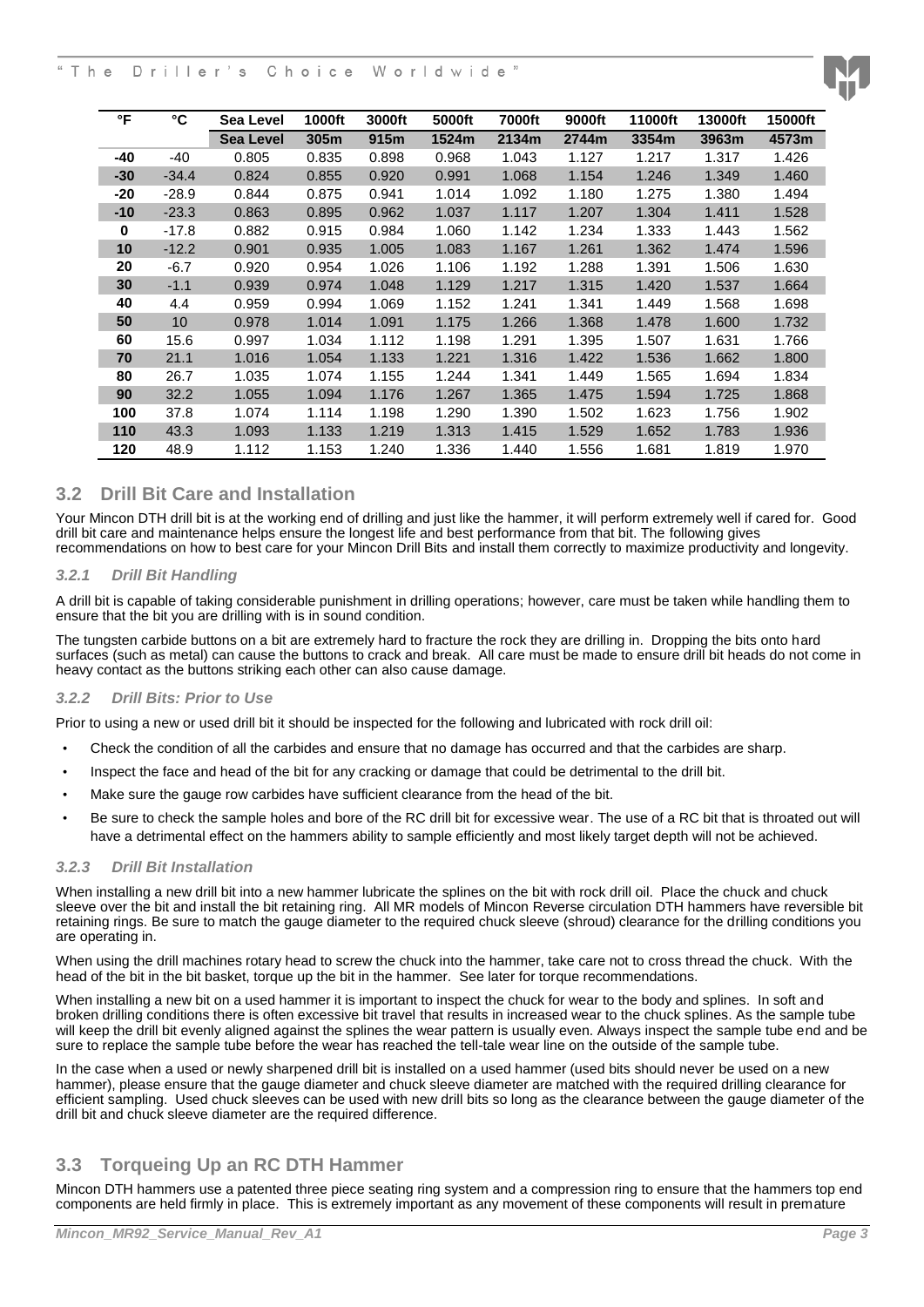

wear and loss of performance. When a Mincon hammer's backhead is closed up by hand there is a gap between the wear sleeve and backhead shoulder known as stand-off. All Mincon hammers have 0.030" (0.76mm) stand-off except the Mincon XP120 12" hammer which has 0.080" (2.0mm) stand-off.

The stand-off must be completely closed as part of the locking system for the hammer. It is not recommended to use the hammer action of drilling to close up the gap as movement in the top end will occur that will be detrimental to the hammer and ultimately lead to premature wear and loss of performance.

Recommendations for closing the hammer are to have it torque to between 750 - 1000 ft.lb per inch of hammer diameter. Where the rotary head cannot apply the requisite torque, a Make-up and Break-out machine like the Mincon Sidewinder or Mincon DTH Break-out Bench should be used.

Fit the hammer to the drilling rig ensuring no debris or dirt enters the hammer from the site, dirty tubes or from unclean air lines. Make sure that the coupling threads from the drill are of the same specification to that of the hammer and they are in good condition. Run the hammer at half the air flow for a few minutes to allow the oil to flow through and for internal components to settle in.

#### <span id="page-4-0"></span>**3.4 Lubrication**

There are two main types of lubricators in use on drill rigs, a plunger oiler and a venturi oiler. Plunger oilers operate on a timed plunger system that feeds a fixed amount of oil into the air stream at timed intervals. The main benefit with this type of system is that the oil tank does not need to be pressurized. The oil viscosity and temperature are also not a factor with these oilers. They are quite complex and not as reliable as venturi oilers. Moreover, the oil is not atomized to deliver it more evenly.

Venturi lubricators, or pig oilers as they are also known, work like a carburettor. A constricted area in the venturi creates a pressure drop which draws oil into the line. The oil is atomized and mixed very efficiently with the air allowing for excellent adherence to the hammer components. The volume of oil used is generally controlled with a needle valve. The rate of lubrication is dependent on oil viscosity which varies with temperature.

It is vital for DTH hammers to receive a constant supply of proper rock drill oil to protect the internal components and to provide a good air seal between the piston and the inner cylinder, and the piston and the wear sleeve for efficient drilling. Mincon recommends the use of Mincon Envirosafe® rock drill oil (RDO) to maintain optimal performance and extend the life of the internal components of your hammer.

The correct consumption of oil is dependent upon the air volume and conditions. Please refer to the lubrication graph below for recommendations. There should be visual evidence of oil around the drill bit shank and within the tube joints when changing tubes. When using the recommended Mincon Envirosafe® RDO the consumption can be reduced to 70 percent of the amount outlined in the consumption graph.

If using petroleum based rock drill oils, the recommended grade of oil is dependent on the ambient temperature in which drilling is taking place as well as the operating pressure. As a rule of thumb, ISO320 grade rock drill oil should be used whenever possible as the hammer is a high frequency tool, however, where the pump cannot pump the oil in colder conditions, a lower grade of oil can<br>be used as per the graph below. The viscosity of Mincon Envirosafe® RDO is such that it can becoming too tacky to pump.

When using water injection to flush and clean the hole, the quantity of rock drill oil being used must be increased. When drilling with 1 gallon (3.8 liters) a minute then the quantity of oil used should be increased by half. When drilling with 2 gallons (7.6 liters) a minute then the quantity of oil used should be doubled.



#### **Rockdrill Oil Grade Rockdrill Oil Consumption**



**Remember: Insufficient lubrication or incorrect lubrication grades may result in damage being caused to the hammer and it's components. Hydraulic oils, engine oils, gear oils and diesel are not recommended for lubricating DTH hammers.**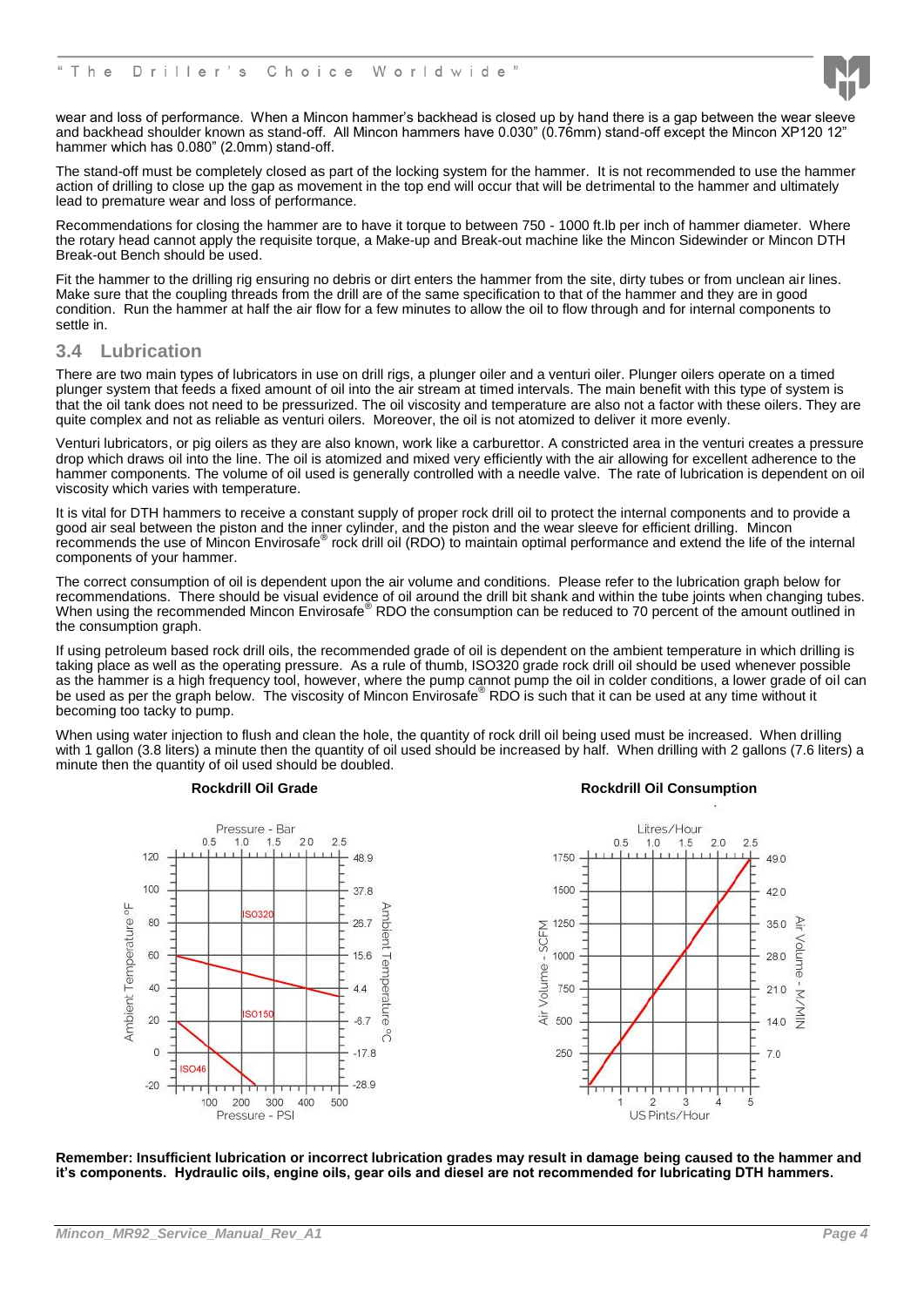

#### <span id="page-5-0"></span>**3.5 Operation**

Be sure to familiarise yourself with the controls of the machine and work in accordance with the manufacturers recommendations. The percussive mechanism begins to operate as the air supply is turned on and when the drill bit is pushed firmly into the hammer. Excessive thrust pressures are not needed to make it work. The thrust controls on the drill should be adjusted to the correct pressure and should be readjusted to take account of the weight of any extra tubes added so that the thrust pressure remains constant and not excessive. Insufficient thrust pressure will make the hammer drill erratically and less efficiently and cause premature wear to the bit and chuck splines with likely damage to the hammer components and threads.

When the hammer is lifted from the rock face, the drill bit extends from the chuck and the percussive action ceases. Extra air will pass through the hammer, which can be used to flush the hole or the inner tubes clean. Whenever possible, the pressurized air in the hammer should be drilled out to avoid situations where back hammering can occur. This is not always possible in conditions where the rock is quite fractured and broken or where drilling depths require increased flushing pressure to lift samples up to the top of the hole.

When changing drill rods, ensure that the drill string has been depressurized before breaking the tool joint. Rapid depressurization of the drill string can cause a sudden pressure drop in the hammer forcing debris from the bottom of the hole into the hammer. Before adding drill tubes make sure that the threads are clean and well greased and that there are no contaminants likely to enter the hammer to cause damage and early wear. Always check inner tube O rings or urethane seals so that there is no pressure loss or sample blow out during the drilling process.

#### <span id="page-5-1"></span>*3.5.1 Commissioning a New RC DTH Hammer*

Coat the drill bit shank and the hammer threads with rock drill oil for protection and easier break-out. Prior to use, lubricate the hammer with ½ pint (¼ liter) of rock drill oil. Install the hammer onto the drill machine's rotary head, place a piece of cardboard on the table, locate the hammer's drill bit just over the cardboard and turn the air on low. When the cardboard becomes wet with rock drill oil all internal components should be sufficiently coated with oil.

Fit the hammer to the drilling rig ensuring no debris or dirt enters the hammer from the site, dirty tubes or from unclean air lines. Make sure that the coupling threads from the drill are of the same specification to that of the hammer and they are in good condition. Run the hammer at half the air flow for a few minutes to allow the oil to flow through and for internal components to settle in.

#### <span id="page-5-2"></span>*3.5.2 Feed Force/Pressure*

For shallow holes the hydraulic down pressure applied to the Rotary Head through the pull down cylinders provides the necessary additional force. This additional pull down force is usually shown as a PSI value on the Rig gauges. To convert this figure to a weight value you will need to multiply the PSI reading by the area of the pull down cylinders. This can then be added to the weight of the Rods, Rotary Head, and Hammer minus Piston, to give the total "Weight on Bit".

As the hole deepens with the addition of extra rods, a point is reached where the pull down force needs to be reversed to create a "hold back force" thus preventing too much weight being applied to the Bit. Since there are so many different types and sizes of rigs, it is not possible to give specific guidelines on the amount of additional down pressure as shown by the gauge. This becomes part of the necessary tuning by the drill operator. Regarding the actual figures for required weight the easiest way to calculate this is to use the two simplified formulae below:

- 1. When working with air pressure below 250PSI, (17.2bar) multiply the Bit Head Diameter by 500 for inches and by 9 for millimeters. Example :- A Button Bit with a 6" (152mm) diameter Head would require 3000Lbs "weight on bit" or 1365Kg.
- 2. When working with air pressure at 250PSI (17.2bar) and above, multiply the Bit Head Diameter by 800 for inches and 14 for millimeters. Example:- A Button Bit with a 6" (152mm) diameter Head would require 4800Lbs "weight on bit" or 2182Kg. Since these formulae have been simplified to allow for quick calculation you may find that, dependent upon ground conditions, slight alterations may need to be made to these values. Again this is a necessary part of the tuning process performed by the drill operator.

It is also important to bear in mind that underfeeding, or insufficient weight on the bit will result in the bit "bouncing" up and down in the chuck. This will lead to a build-up of very high temperatures between the splines of the chuck and the bit which will eventually lead to "spot welding" and burning marks which will soon lead to bit shank failures.

Underfeeding also results in other types of failures, particularly button pop out and striking face failures. This is a result of the energy developed by the piston impacts not being transferred efficiently into the rock. As a result, a percentage of this energy is contained in the drill bit where it will eventually lead to failure through the weakest part of the bit. The percussive mechanism begins to operate as the air supply is turned on and when the drill bit is pushed firmly into the hammer. Excessive thrust pressures are not needed to make it work. The thrust controls on the drill should be adjusted to the correct pressure and should be readjusted to take account of the weight of any extra tubes added so that the thrust pressure remains constant and not excessive. Insufficient thrust pressure will make the hammer drill erratically and less efficiently and cause premature wear to the bit and chuck splines with likely damage to the hammer components and threads.

The best way to ensure the correct feed pressure is to start drilling the hole and continue to increase the hold-down pressure until the drill string begins to bind in the hole and then reduce the hold-down pressure to achieve smooth drilling. If there is a concern for voids, the drilling should be closely monitored so that the hold-down pressure can be turned off and the hole cleaned before resuming drilling. Another method to identify the point at which optimal hold-down pressure is applied is to increase the hold-down pressure until the rotation pressure gauge starts to pulse and then reduce the pull down pressure until the rotation pressure gauge stops pulsing. A combination of hold-down and holdback can be used to stop the drill string from advancing too rapidly when a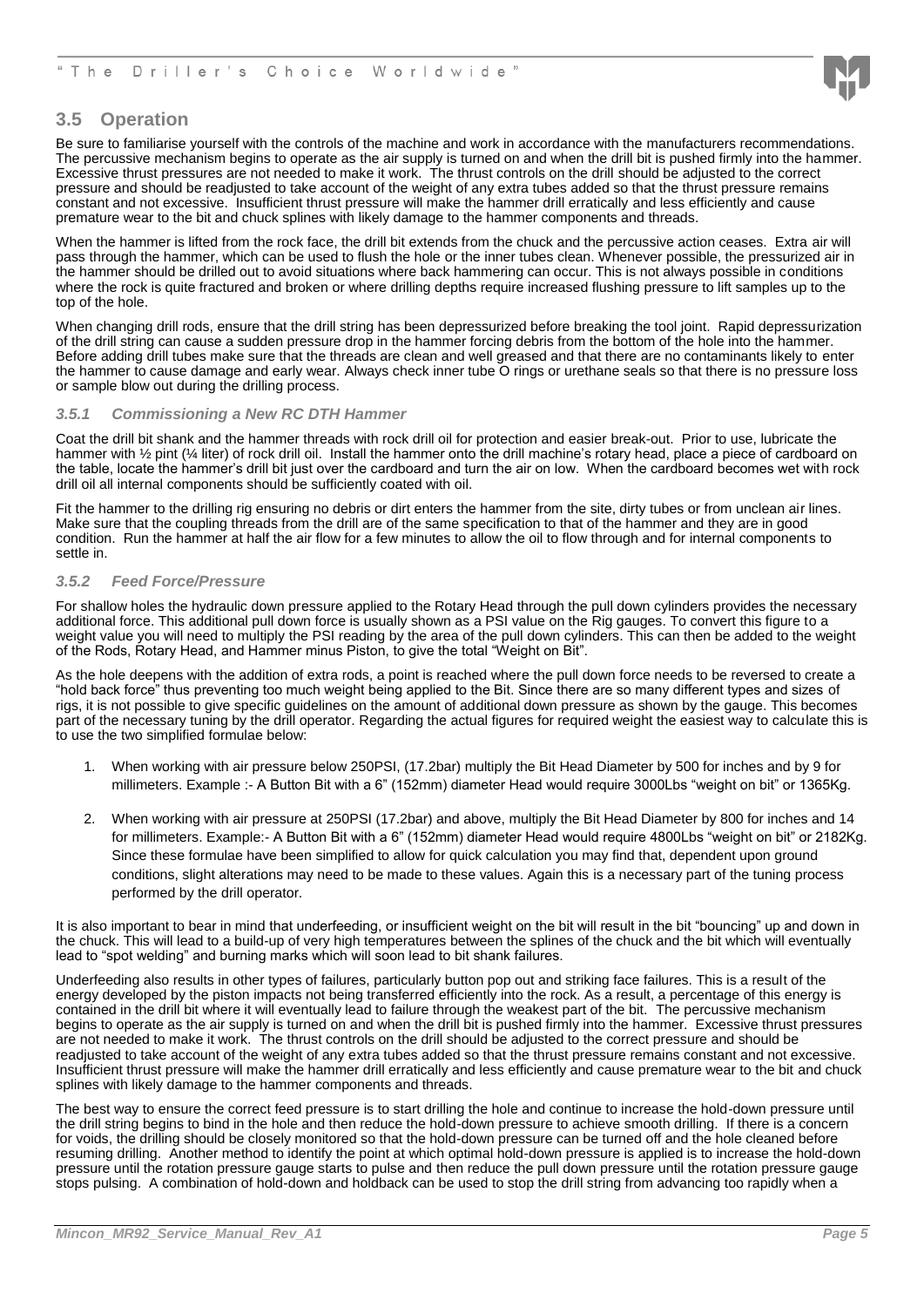

significant change in the rock conditions is encountered. Ultimately whichever method is used, the optimum situation is to have enough weight on the bit to drill as fast as possible without having excessive rotational torque.

When the hammer is lifted from the rock face, the drill bit extends from the chuck and the percussive action ceases. Extra air will pass through the hammer, which can be used to flush the hole clean.

#### <span id="page-6-0"></span>*3.5.3 Rotation*

The action of a percussive 'Down the hole button bit' is to make indentations in the rock which, with the rotation of the bit, make chippings and these need to be carried away to the surface by the hammer exhaust air as quickly as possible. Button bits have no cutting or tearing action as such and the effect of over rotation and overfeeding can have a serious effect on the life of the bit, especially in abrasive rock. This can wear away the outer carbide insert buttons or in more solid or dense material can cause the inserts to overheat causing micro-cracks which can lead to fracturing. If the drill string is rotated too slowly this will cause the button bit to re-drill previously cut chippings in the hole causing a drop in penetration rate and unnecessary wear on the buttons. As a guideline, the harder the rock and larger the bit diameter, the slower the rotation speed required. However it may be necessary to increase the RPM if in broken ground so as to prevent the bit jamming in the hole. Remember that this could also be caused by a badly worn bit and increasing RPM in these circumstances would only accelerate the problem. The controls of the drill should be adjusted in order to provide the largest drill chip size with the smoothest rotation and feed characteristics. Recommended rotation speeds would normally vary between 25 – 35 R.P.M. for most applications.

As the feed pressure is increased or decreased as rock conditions change, the rotation speed needs to be monitored and adjusted to maintain correct indexing of the bit face to new rock and maintain the largest chip size. To determine the correct rotation in relation to the feed pressure, adjust rotation so that it is  $\frac{1}{2}$ " to  $\frac{5}{8}$ " (12-16mm) of penetration per rotation. The use of a piece of chalk or soapstone applied to the drill pipe during operation will create a spiral that indicates the amount of penetration per rotation. The rotation should be adjusted to keep this between the recommended to  $5/8$ " of penetration per rotation.

The effect of incorrect rotation speeds can be seen by observing the wear patterns on the drill bits carbides. Where the rotation is too slow, wear will be observed on the leading edge of the carbides (side facing direction of rotation), and rotation that is too fast shows wear on the trailing edge of the carbide.

It is essential to keep the hammer rotating clockwise at all times during drilling and tool recovery to avoid uncoupling of the drill bit, hammer and drill pipe or damage to the drill bit from point loading on anything that may fall back into the bore-hole.

#### <span id="page-6-1"></span>*3.5.4 Hole Cleaning, Flushing and Dust Suppression*

Effective hole cleaning is essential to maintain a maximum penetration rate and extend the life of the drill bit, hammer and drill pipe. Ensure that sufficient air volume is available to maintain efficient sampling as well as lifting samples through the inner tubes to the cyclone.

Use of a small quantity of water, usually less than 1 gallon per minute (3.8 lpm) can be used for dust suppression injected directly in to the stuffing box and wetting any outside circulation coming out of the "Bluey line. In situations where water is encountered in the hole water injection at the top of the hole can be switched off or reduced to suit the conditions. In order to ensure a dry sample in these conditions always flush the hole at the start of each drill rod with the cyclone open and once the flushing air is running dry start drilling. Once the cuttings coming out of the cyclone are dry then you can shut the cyclone and start drill sampling again. It is important to remember that water injected into the hammer is a restriction in the operating cycle of the hammer and as such should be kept to a minimum as allowed by the conditions during drilling operations.

#### <span id="page-6-2"></span>**3.6 Hammer Service**

#### <span id="page-6-3"></span>**3.7 General**

Dismantling the Hammer for servicing or to change the bit can be made easier if the chuck threads are regularly greased and the backhead threads are well greased any time the hammer is opened for servicing. We recommend that a good quality thread grease be used. In acidic conditions, we do not recommend copper based greases as this can trigger a galvanic reaction with corrosive effect to damage the root of the threads and cause failure. Care should be taken when working on the hammer and all safety guidelines should be followed for the equipment being used. Personal protective equipment should also be worn while working.

#### <span id="page-6-4"></span>**3.8 Breaking Out Chuck and Backhead**

Proper drill guides and break out systems must be used which suit the diameter of the hammer. All tools and spanners used for the drill bit and break out flats must fit properly. Make certain that the hammer is stationary when applying spanner or breakout tools. Do not rotate the hammer with a spanner attached to the drill string unless it is safely captivated within the breakout clamp.

The threads used in Mincon Hammers are right hand threads. Proper tools and break-out systems should be used at all times to dismantle DTH hammers, otherwise damage may be caused to the components which could result in eventual failure or affect the performance of the Hammer.

When using Petol wrenches or similar break-out systems, ensure that the wrench is not placed on the threaded section of the wear sleeve. Inspect the wrench jaws to confirm they are in good condition. It is good practice to keep a spare set of jaws with the rig. Do not strike or hit the outer components as this could weaken the heat treated steels. Hitting the hammer may also cause hard metal fragments to be chipped off which may be projected and cause personal injury or eyesight loss. Follow all instructions for the use of the break-out system being employed.

Do not apply heat to the hammer, as this can alter the metallurgical composition of the hammer and result in premature failure. Additionally, applying heat can also cause distortion to the wear sleeve, which in turn would lead to failure. Do not trap the hammer under drill rig tracks or vehicle wheels which could cause bending and distortion of the hammer body. Failures caused by these actions cannot be supported by warranty. Take care when dismantling the hammer to make sure that parts and drill bits do not become detached and cause damage or personal injury.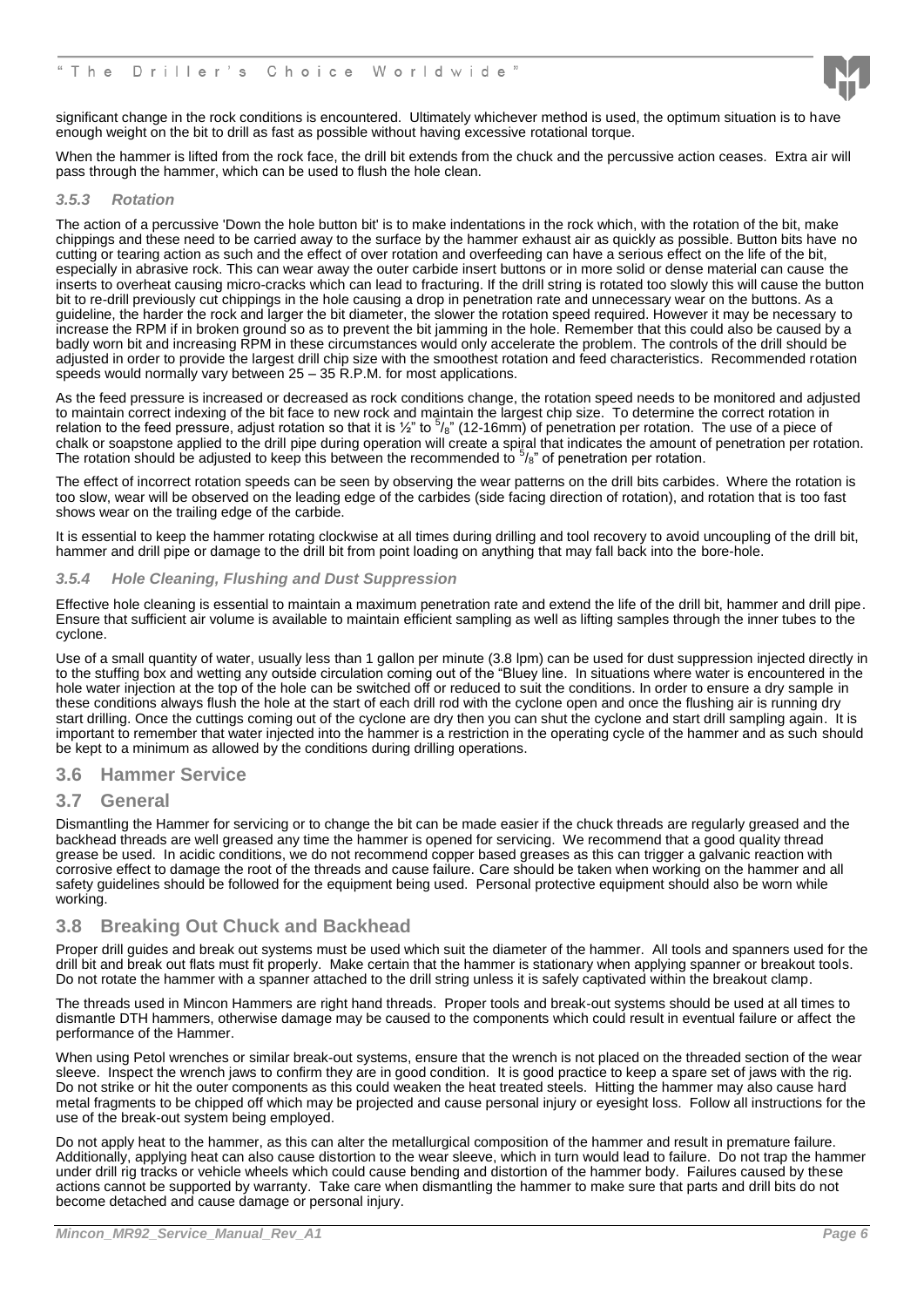

To open Mincon RC DTH hammers please adhere to the following instructions.

- The threads used in Mincon Hammers are right hand threads. Therefore they loosen in an anti-clockwise direction.
- Please use a bit breakout pot to hold the drill bit when opening the chuck.
- Please ensure that the wrench is not placed on the threaded section, or the piston running area of the Wear Sleeve.
- Break out wrench jaws should be in good condition. It is good practice to keep a spare set of jaws with the rig.
- Do not strike or hit the outer components as this could weaken the heat treated steels, and distort accurate running diameters.
- Hitting the hammer may also cause hard metal fragments to be chipped off which may be projected and cause personal injury or eyesight loss.
- Do not apply heat to the hammer, as this can alter the metallurgical composition and result in premature failure.
- Take care when dismantling the hammer to make sure that parts and drill bits do not become detached and cause damage or personal injury.

#### <span id="page-7-0"></span>*3.8.1 Breaking Out Chuck to Change Drill Bit*

When changing the drill bit please follow this procedure.

- Please follow the opening instructions from section 3.8.
- Remove the bit retaining rings form around the top of the bit shank.
- Lift the chuck sleeve over the threads of the chuck.
- Remove the chuck from the shank of the bit.
- Inspect the splines and threads of the chuck for damage, excessive wear or galling.
- Inspect the sample tube end wear. Be careful checking sample tube wear as the end can be extremely sharp. Always change the sample tube before it is worn out.
- Inspect the face of the piston for any pitting or cracking on the strike face. If there is any damage then it should be replaced. Please do not inspect the piston while it is suspended on the drill rig. Always do this with the hammer in a horizontal position. If the piston nose is damaged it is likely that the Aligner/Bearing bush is damaged as well.
- Inspect the Aligner/Bearing bush for any damage. If there is any damage then it should be replaced.
- Grease the threads on the chuck and place the chuck down over the splines of the bit.
- Place the Chuck sleeve on to the chuck.
- Ensure that the gauge diameter of the drill bit and the diameter of the chuck sleeve have the running clearance you require for effective sampling.
- Place the bit retaining rings over the top of the bit shank.
- Screw the chuck bit assembly in by hand to ensure that the sample tube does not get jammed up in the bit when fully shouldered up.
- Torque up the hammer with the bit in a bit break out pot to ensure it does not run loose.

#### <span id="page-7-1"></span>*3.8.2 Disassembly for Full Servicing of Hammer*

#### For full disassembly please follow these instructions.

- 1. Where possible carry out disassembly in a clean work shop environment.
- 2. Break out the back head and chuck as described previously.
- Mark the ends of the wear sleeve as chuck and back head end.
- 4. Secure the hammer in a chain vice to hold steady.
- 5. Remove the check valve and spring from the top of the Sample tube.
- 6. At the chuck end of the hammer, push the sample tube end in to the hammer with a piece of wood. Be careful as this end can be very sharp from wear.
- 7. From the opposite end pull the sample tube out of the hammer.
- 8. Remove the sample tube spacer from the sample tube and then remove the Lock ring from inside the hammer on top of the Sample tube mount.
- 9. From the chuck end, insert a soft steel drift in to the hammer against the piston strike face.
- 10. Carefully knock the piston out the back head end of the hammer**.** This will push the Inner cylinder/sample tube mount assembly out of the hammer as well. **Do not use the sample tube for this process as it would damage it**.
- 11. To remove the Aligner bearing bush, reverse the direction of the piston (the strike face towards the back head end) and with the soft steel drift against the piston strike face, carefully knock the Aligner out the chuck end of the hammer.
- 12. Push the piston out of the back head end of the hammer.
- 13. As the wear sleeve for MR series RC hammers are not reversible, it is not necessary to remove the piston retaining ring. However, if required, please do as follows.
- 14. Insert a long flat head screw driver in to the groove in the piston retaining ring and lever the ring clear from the wear sleeve groove. Using a hook, pull the ring out of the wear sleeve.
- 15. The back head is disassembled as so: remove the circlip from its groove and lift the adaptor tube out with the screen assembled around it.

#### <span id="page-7-2"></span>*3.8.3 Inspection*

Prior to inspection, thoroughly clean all parts using a suitable cleaning agent. Diesel is not recommended for cleaning as it can cause erosion to components, and damage to health.

All parts should be visually inspected for any signs of damage, wear or cracking. The inner cylinder, wear sleeve and lock rings can be checked for unseen cracking by suspending them and lightly tapping with a screw driver. If they emit a ringing tone then they should be sound. However, a dull flat tone if emitted may indicate cracking, and the part should be replaced.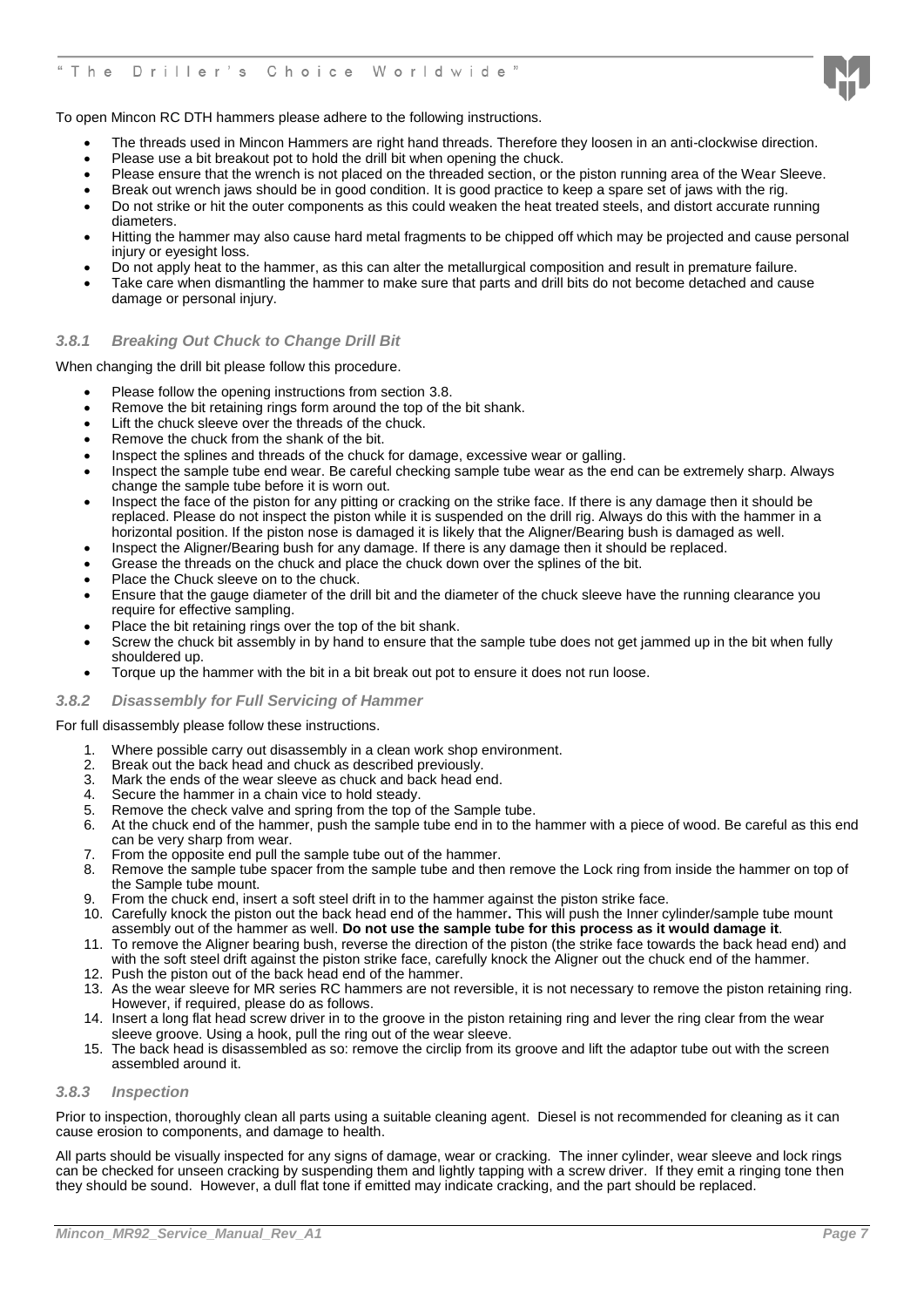

Take particular care to check the internal bore of the wear sleeve for pick-up marks and galling. If these are present, the barrel of the wear sleeve should be honed out, using a hand hone to remove them.

Inspect the surface of the piston for pick-up marks and galling (usually caused through poor lubrication or the presence of contaminants) and smooth out with emery paper or a hand held grit stone. Where galling of the piston has occurred, substantial heat has been generated and quite often, micro cracking has occurred on the piston. In these cases, the piston should be replaced if there is evidence of such cracking. Check the strike face of the piston for cracking or damage. If the piston has strike face damage, the face can be turned on a lathe to remove this up to 1/16" (1.5mm).

Inspect the threads of the chuck and backhead paying close attention to the locking side of the threads. The locking side of the chuck and backhead threads is the side facing away from the top of the wear sleeve. Look for signs of galling which would indicate that the chuck or backhead is coming loose during drilling and there is friction in the threads. Any galling can lead to the failure of the chuck, backhead and/or wear sleeve.

#### <span id="page-8-0"></span>*3.8.4 Checking Wear Limits*

The performance of the hammer is dependent on the amount of wear the critical components have. These should be measured and recorded in the Service log in the appendix. The service log gives the location of where measurements should be taken. Depending on how many parts need to be replaced, it may be economical to replace the hammer all together.

IF the hammer's wear sleeve is reversible and the reverse wear limit has been reached on the outer diameter at the chuck end of the wear sleeve, the hammer can be reassembled with the backhead end becoming the chuck end. Additionally if the internal running surface in the wear sleeve for the piston is excessive, the wear sleeve can be reversed.

#### <span id="page-8-1"></span>*3.8.5 Reassembly*

The hammer can be reassembled in the following manner, referring to the exploded view of the hammer in the appendix. Ensure all components, except for the sample tube, are liberally coated with good quality rock drill oil and threads with thread grease. Replace all O rings and check valve seal before re assembly.

- 1. Identify the chuck end of the hammer and stand with the chuck end facing up. Insert the piston retaining ring in to the groove provided. Ensure the extraction groove on the retaining ring is facing the chuck end of the hammer.
- 2. Insert the Aligner (with the smaller outside diameter facing the piston retaining ring) in to the wear sleeve. Using a soft steel drift, tap the aligner in to place against the piston retaining ring.
- 3. Place the bit retaining rings on top of the aligner.
- 4. Screw the chuck (with the chuck sleeve assembled on it) in to the wear sleeve.<br>5. Seal up the chuck end of the hammer
- Seal up the chuck end of the hammer.
- 6. Turn the hammer over so the back head end is facing up.
- 7. Insert the Piston in to the wear sleeve (refer to the exploded view for orientation).
- 8. Insert the Sample tube mount in to the inner cylinder and fit the seating rings around the round holes on the inner cylinder.
- 9. Insert the Inner cylinder assembly in to the wear sleeve. Tap the assembly in to place using a soft steel drift.
- 10. Place the lock ring on top of the sample tube mount.
- 11. Fit the spacer on to the sample tube with the flat face facing down to the drill bit end of the sample tube. Place the check valve spring on to the locating recess on the spacer and fit the check valve in to place.
- 12. Spray the area under the rings of the sample tube with penetrating oil (e.g. CRC / WD40). If hammer oil is used then the sample tube will not go in to place properly because a hydraulic lock will occur between the sample tube shoulder and the sample tube mount.
- 13. Insert the sample tube assembly in to the hammer.
- 14. Pour hammer oil in to the hammer.
- 15. Fit the screen to the adaptor tube and insert the assembly in to the back head. Insert the circlip in to the back head to lock the assembly in to place.
- 16. Screw the back head assembly in to the wear sleeve. There should be a standoff gap of between 0.5mm 1mm (0.020" 0.040") between the back head and wear sleeve shoulders. If the shoulders meet up then the lock ring needs to be replaced so that all internal parts are properly locked in place. Seal up the top of the hammer.
- 17. Store the hammer on its side and rotate it periodically if it is being stored for an extended period of time.
- 18. If a hammer is to be stored for a long period of time, we would recommend that the hammer be disassembled, oiled up, and stored in a clean, dry environment.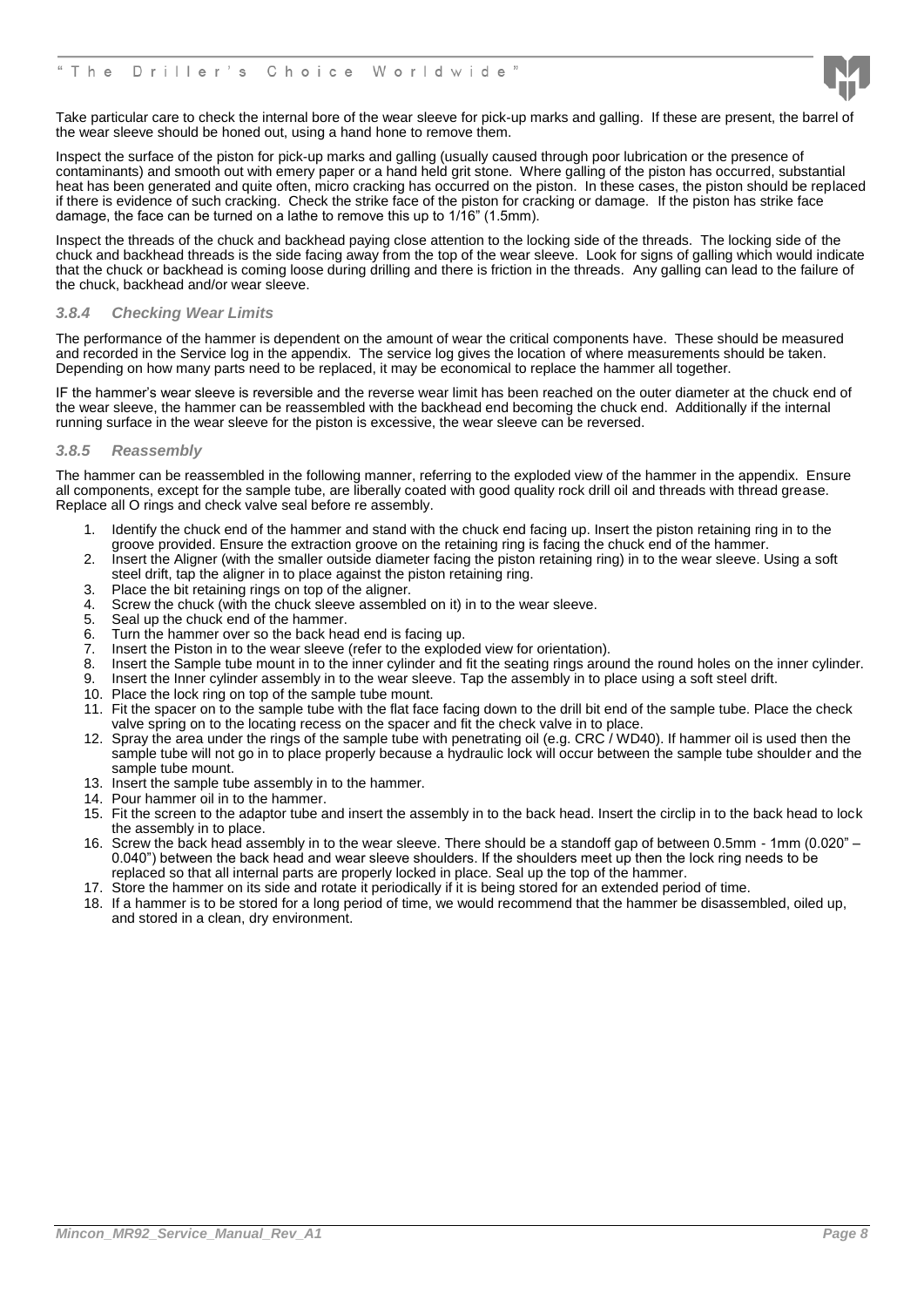## <span id="page-9-0"></span>**4. Trouble Shooting**

| <b>Problem</b>                      | <b>Possible cause</b>                                                 | <b>Remedy</b>                                                                                                                      |
|-------------------------------------|-----------------------------------------------------------------------|------------------------------------------------------------------------------------------------------------------------------------|
| Low penetration                     | External drill clearances are worn.                                   | Change or re-sharpen the drill bit. Make sure that the running                                                                     |
| and high pressure                   |                                                                       | clearance on the bit seal is what you need for the drilling<br>conditions.                                                         |
|                                     | Contamination in hammer                                               | Open hammer and clean the obstruction                                                                                              |
| Rough or erratic                    | Too much feed pressure                                                | Set the feed pressure until the rotation starts to bind. Then                                                                      |
| operation                           |                                                                       | back off the feed pressure until the rotation runs smoothly                                                                        |
|                                     | Rotation speed too slow                                               | Drill bit peripheral rotation speed of $12 - 15$ " per second (300-<br>380mm). Place chalk mark on drill rod and check the advance |
|                                     |                                                                       | revolution. If greater than $\frac{1}{2}$ " (12mm) per revolution increase                                                         |
|                                     |                                                                       | rotation until the advance per revolution is a maximum of                                                                          |
| Low penetration /                   | Worn drill clearances                                                 | between $3/8" - \frac{1}{2}"$ (10-12mm)<br>Inspect piston, inner cylinder, wear sleeve and bearing against                         |
| Low pressure                        |                                                                       | discard measurements, and discard as necessary                                                                                     |
|                                     | Lack of oil                                                           | Ensure there is an oil film coming from bit spline and bit parts.                                                                  |
|                                     |                                                                       | (Place cardboard under bit to check)                                                                                               |
| Sudden loss of                      | Over run/ blown out sample tube.                                      | Check sample tube wear regularly, and change before it is worn                                                                     |
| pressure                            |                                                                       | out.                                                                                                                               |
|                                     |                                                                       | <b>PART FAILURE</b>                                                                                                                |
| <b>Problem</b>                      | <b>Possible cause</b>                                                 | <b>Remedy</b>                                                                                                                      |
| Cracked wear                        | Abuse of wear sleeve                                                  | Avoid welding, heating or torque wrenching in the wrong place                                                                      |
| sleeve/external<br>part distortion. |                                                                       | as outlined in section 1.4. Note also section 1.6                                                                                  |
|                                     | Worn wear sleeve                                                      | Outside diameter has worn beyond the discard point. Measure                                                                        |
|                                     |                                                                       | casing O/D approx. 75mm (3") from chuck end and backhead                                                                           |
|                                     |                                                                       | end and replace if necessary.                                                                                                      |
|                                     | Corrosion                                                             | If drilling in a corrosive environment wash internal and external<br>parts regularly to avoid corrosive impact on the drill.       |
|                                     | Bogged Drill can lead to reaming<br>and overheating distortion of the | If such danger is imminent use a dig out sub.                                                                                      |
|                                     | drill.                                                                |                                                                                                                                    |
|                                     | Drill bogged can lead to chuck,                                       | Inspect all parts thoroughly if drill is recovered, and replace                                                                    |
|                                     | wear sleeve and chuck sleeve to                                       | parts where necessary.                                                                                                             |
| Piston cracked                      | distort.<br>Lack of lubrication causes micro-                         | Check lubricator and ensure oil film on the bit splines.                                                                           |
| through large                       | cracks leading to breakage                                            |                                                                                                                                    |
| diameter                            |                                                                       |                                                                                                                                    |
|                                     | Feeding hard through voids on<br>broken ground can cause wear         | Use light feed and ensure the hole is kept clean and<br>consolidated. Use foam or mud if necessary                                 |
|                                     | sleeve to distort causing heat                                        |                                                                                                                                    |
|                                     | cracks and galling on the piston                                      |                                                                                                                                    |
|                                     | Using wrench over wrong area to                                       | Use wrench only in the                                                                                                             |
|                                     | open drill can cause the wear<br>sleeve to distort.                   | Area indicated.                                                                                                                    |
| Piston strike end                   | Insufficient down-force                                               | Increase feed until rotation binds and pressure pulses and then                                                                    |
| breaking                            |                                                                       | back off until the rotation and pressure becomes smooth<br>Replace sample tubes before they are worn out.                          |
|                                     | Over running sample tubes will<br>allow ingress between the two       |                                                                                                                                    |
|                                     | striking faces and cause piston                                       |                                                                                                                                    |
|                                     | nose to crack.                                                        |                                                                                                                                    |

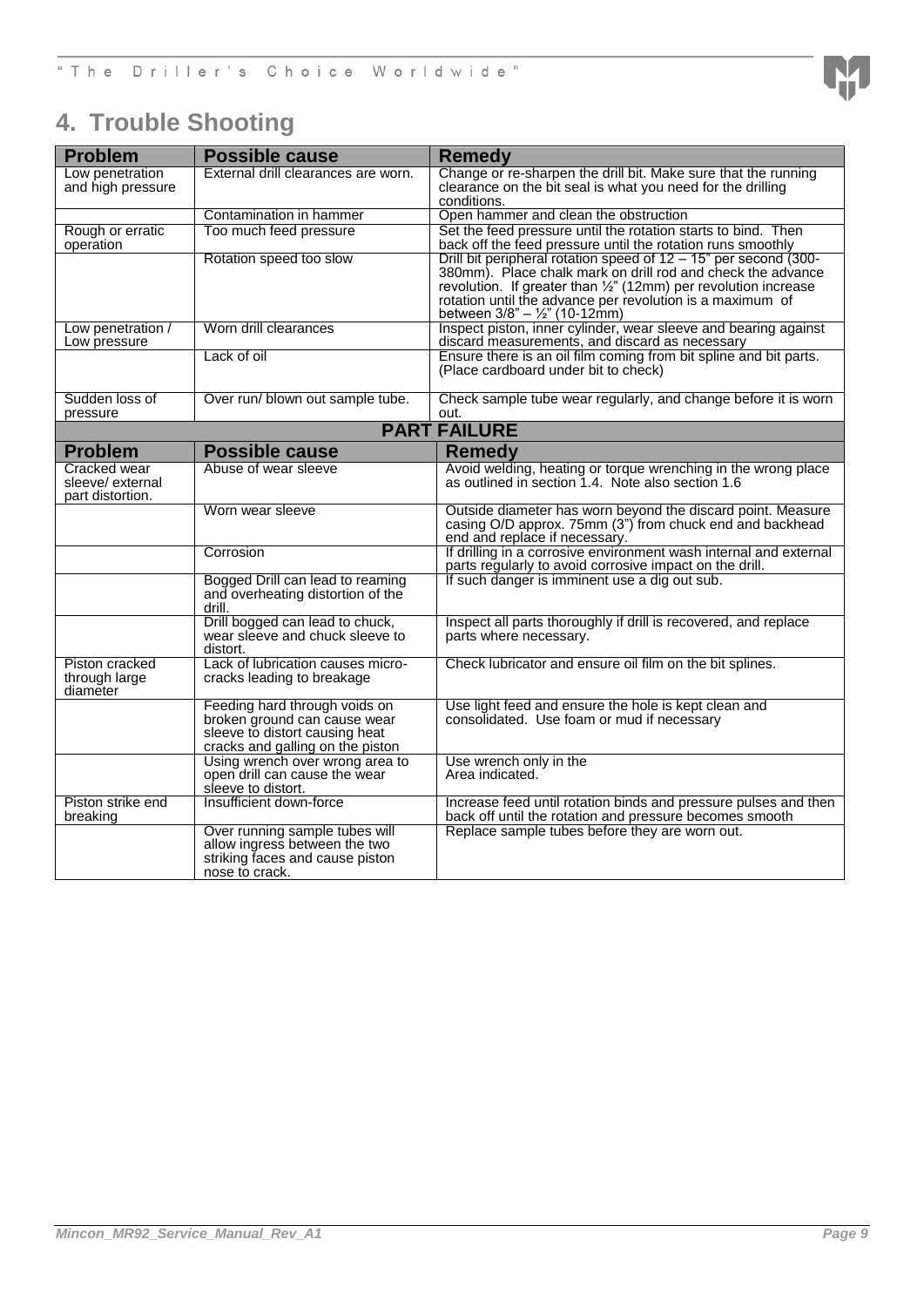

### <span id="page-10-0"></span>**5. Appendix**

<span id="page-10-1"></span>**5.1 Reverse Circulation Hammer exploded view and Parts List and Technical Data**

|                                       |                      | 21 | Item           | <b>Description</b>                                                | <b>Part Number</b> |
|---------------------------------------|----------------------|----|----------------|-------------------------------------------------------------------|--------------------|
| 1                                     | $\circ$              |    |                | Mincon MR92 (3 1/2" Remet)                                        | <b>MR92AS01</b>    |
| $\overline{c}$                        | $\circledcirc$       | 22 | 1              | <b>Internal Circlip</b>                                           | D1300-0700         |
| 3                                     |                      | 23 | $\overline{2}$ | $O$ Ring $x$ 2                                                    | <b>BS 132</b>      |
|                                       |                      |    | 3              | Adaptor Tube 3 1/2" Remet                                         | MX4044AT01         |
| 4                                     |                      |    | 4              | O Ring $x$ 2                                                      | <b>BS 126</b>      |
|                                       |                      |    | 5              | O Ring                                                            | <b>BS 036</b>      |
| $\begin{array}{c} 5 \\ 6 \end{array}$ | $\infty$             |    | 6              | Air Screen                                                        | MX4044SC01         |
|                                       |                      | 24 | 7              | Backhead 3 1/2" Remet                                             | MX4044BH01         |
|                                       |                      |    | 8              | O Ring                                                            | <b>BS 233</b>      |
| 7                                     |                      |    | $\overline{9}$ | <b>Check Valve Seal</b>                                           | 8405-137           |
|                                       |                      |    | 10             | <b>Check Valve Plunger</b>                                        | MX4044CV01         |
|                                       |                      |    | 11             | <b>Check Valve Spring</b>                                         | MX4044SP01         |
| 8                                     | $\bigcirc$           |    | 12             | Steel Make Up Ring                                                | MX4044SM01         |
| 9                                     |                      |    | 13             | Lock Ring                                                         | MX4044LR01         |
| 10                                    | $\overline{\bullet}$ |    | 14             | <b>Top Tube</b>                                                   | MX4044TT01         |
|                                       |                      |    | 15             | O Ring                                                            | <b>BS 126</b>      |
| 11                                    | S                    |    | 16             | Spacer                                                            | MX4044SS01         |
|                                       |                      | 25 | 17             | Sample Tube                                                       | MX4044ST01         |
| 12                                    |                      |    | 18             | O Ring                                                            | <b>BS 128</b>      |
|                                       |                      |    | 19             | Sample Tube Mount                                                 | MX4044DR01         |
| 13                                    |                      |    | 20             | O Ring                                                            | <b>BS 138</b>      |
|                                       |                      |    | 21             | O Ring                                                            | <b>BS 036</b>      |
| 14                                    |                      |    | 22             | <b>Seating Ring</b>                                               | MX4044SR01         |
|                                       |                      |    | 23             | Inner Cylinder                                                    | MX4044IC01         |
| 15                                    | $\circ$              | 26 | 24             | Piston                                                            | MX4044PN01         |
| 16                                    | $\bigcirc$           |    | 25             | <b>Wear Sleeve</b>                                                | <b>MR92WS01</b>    |
|                                       |                      | 27 | 26             | <b>Piston Retaining Ring</b>                                      | MX4044PR01         |
|                                       |                      |    | 27             | <b>Aligner Bearing Bush</b>                                       | MR92BB01           |
|                                       |                      | 28 | 28             | $O$ Ring $x$ 2                                                    | <b>BS 232</b>      |
|                                       |                      | 29 | 29             | <b>Bit Retaining Rings</b>                                        | MR92BR01           |
|                                       |                      |    | 30             | O Ring x 1                                                        | <b>BS 139</b>      |
| 17                                    |                      | 30 | 31             | <b>Chuck Sleeve</b>                                               | MR92CSxxx          |
|                                       |                      |    | 32             | Chuck                                                             | <b>MR92CK01</b>    |
|                                       |                      | 31 |                | NB: For Chuck Sleeve part number "xxx" indicates head size in mm. |                    |
|                                       |                      |    |                |                                                                   |                    |
|                                       |                      | 32 |                |                                                                   |                    |
|                                       |                      |    |                |                                                                   |                    |
|                                       |                      |    |                |                                                                   |                    |

| <b>Specifications</b>             | <b>Metric</b>        | <b>Imperial</b>  |
|-----------------------------------|----------------------|------------------|
| Hammer Outside Diameter           | 92mm                 | 3.62"            |
| Hammer Length (Less Drill Bit)    | 1146mm               | 45.1"            |
| <b>Backhead Spanner Flat Size</b> | 76 <sub>mm</sub>     | 3"               |
| Drill Bit Shank Type              | <b>MR92</b>          |                  |
| <b>Backhead Thread</b>            | 3.5 " Remet          |                  |
| Drill Bit Size Range              | 102mm - 115mm        | $4" - 4.5"$      |
| Hammer Weight (Less Bit)          | 47 Kgs               | $103$ Lbs        |
| Maximum Drill Bit Weight          | 11 Kgs               | 24.4 Lbs         |
| <b>Piston Weight</b>              | 12 Kgs               | 26.4 Lbs         |
| Make up Torque                    | 3687-4921 NM         | 2720-3630 FT Lbs |
| <b>Backhead Stand Off</b>         | $0.75$ mm            | 0.030"           |
| Recommended Minimum Air Package   | 25.5m3/min @ 24.1Bar | 900cfm @ 350psi  |

  $\circ$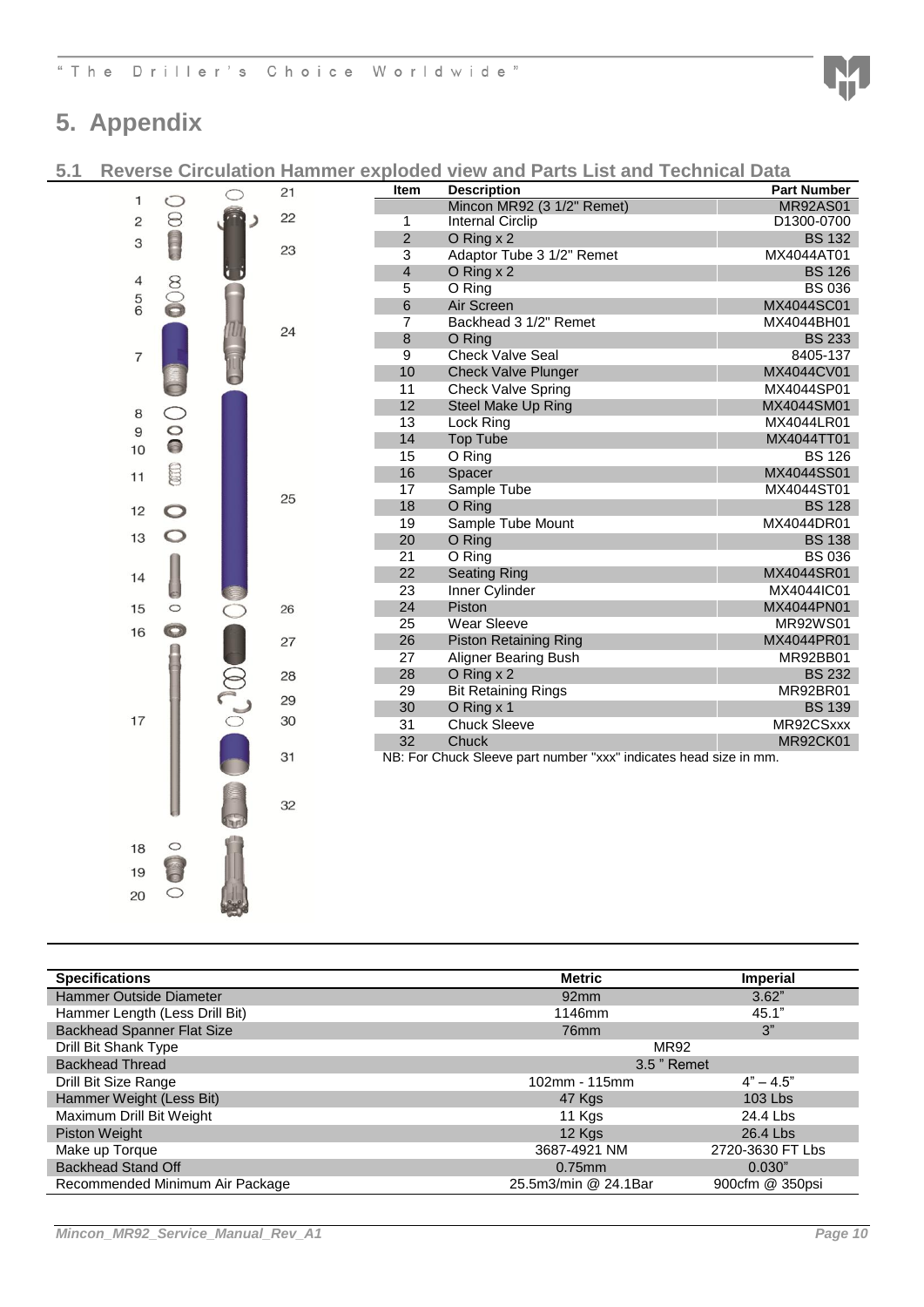### <span id="page-11-0"></span>**5.2 Hammer Service Log**

| <b>WEARSLEEVE / PISTON CLEARANCE</b> |   |                      |             |             |       |      |     |                         |                                    |
|--------------------------------------|---|----------------------|-------------|-------------|-------|------|-----|-------------------------|------------------------------------|
| Part                                 |   | <b>New Dimension</b> |             | As Measured |       | Wear |     | <b>Actual Clearance</b> | <b>Discard</b><br><b>Clearance</b> |
| Wearsleeve ID                        | A | 3.080" (78.23mm)     | $\sim$<br>ັ |             | $C-A$ |      | C-D |                         | $\geq 0.010$ "                     |
| Piston OD<br>B I                     |   | 3.075" (78.09mm)     | D           |             | $B-D$ |      |     |                         | (0.25mm)                           |
|                                      |   |                      |             |             |       |      |     |                         |                                    |



| <b>INNER CYLINDER / PISTON CLEARANCE</b> |                      |                  |             |  |                     |  |                         |  |                                    |
|------------------------------------------|----------------------|------------------|-------------|--|---------------------|--|-------------------------|--|------------------------------------|
| Part                                     | <b>New Dimension</b> |                  |             |  | Wear<br>As Measured |  | <b>Actual Clearance</b> |  | <b>Discard</b><br><b>Clearance</b> |
| Cylinder ID                              | A                    | 2.756" (70.00mm) | $\sim$<br>◡ |  | $C-A$               |  | C-D                     |  | > 0.010"                           |
| Piston OD                                | B I                  | 2.751" (68.87mm) |             |  | $B-D$               |  |                         |  | (0.25mm)                           |





| <b>ALIGNER / PISTON NOSE CLEARANCE</b> |     |                  |   |             |       |  |                         |  |                                    |
|----------------------------------------|-----|------------------|---|-------------|-------|--|-------------------------|--|------------------------------------|
| Part<br><b>New Dimension</b>           |     |                  |   | As Measured | Wear  |  | <b>Actual Clearance</b> |  | <b>Discard</b><br><b>Clearance</b> |
| Aligner ID                             |     | 2.373" (60.27mm) | ◡ |             | $C-A$ |  | $C-D$                   |  | $\geq 0.015$ "                     |
| Piston Nose OD                         | B I | 2.362" (60.00mm) | D |             | B-D   |  |                         |  | $(0.38$ mm $)$                     |

|  | ח |
|--|---|
|  |   |